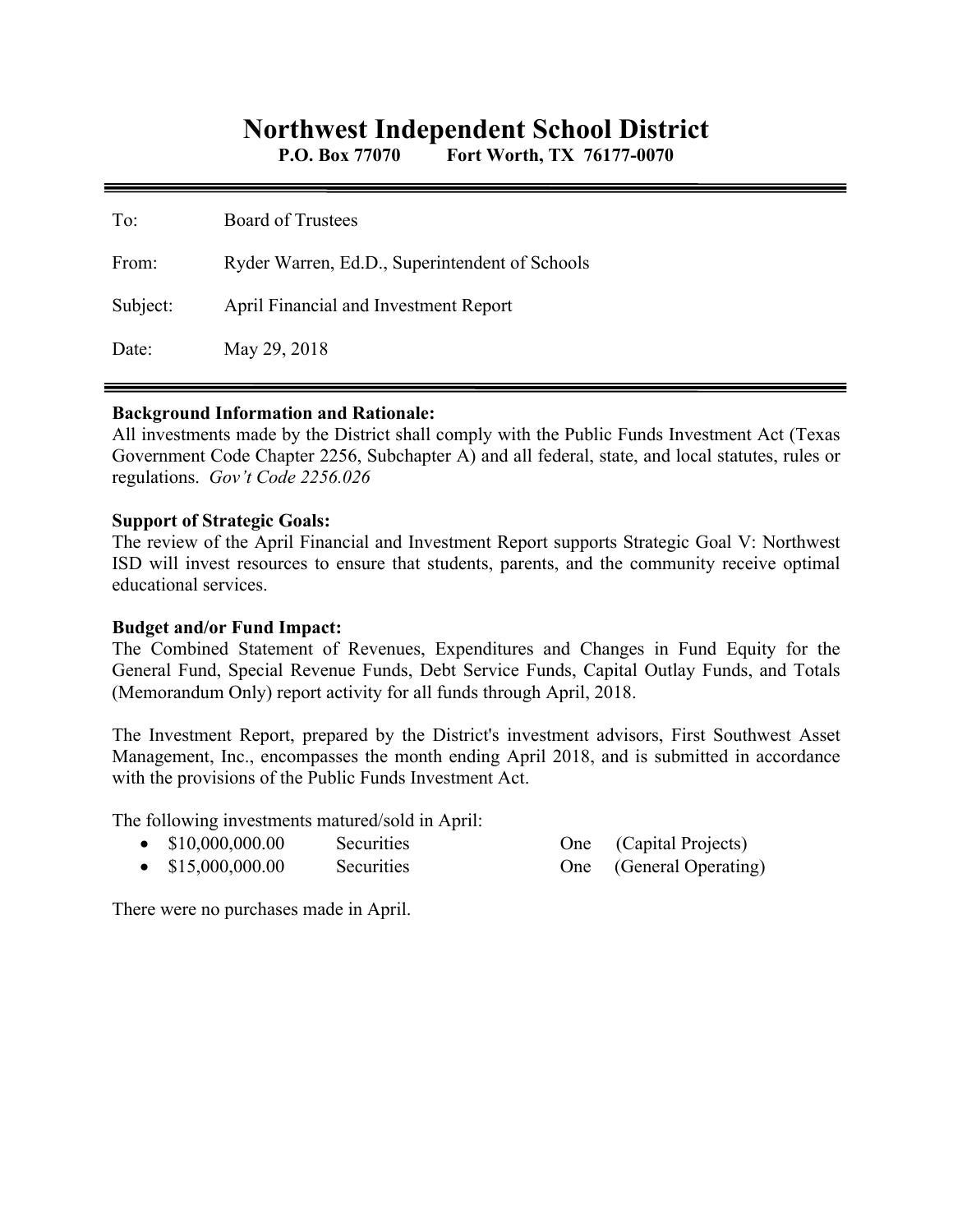Investments for the District's General Fund, Debt Service Funds, Capital Projects Funds, and Internal Service Funds total \$248,998,498.00 as of April 30, 2018.

|                        | Yield                 |                     |
|------------------------|-----------------------|---------------------|
| <b>Fund</b>            | to<br><b>Maturity</b> | <b>Market Value</b> |
| General Fund           | 1.665%                | \$168,817,829.18    |
| Special Revenue Funds  | 1.737%                | 1,657,257.83        |
| Debt Service Funds     | 1.889%                | 41,142,636.94       |
| Capital Projects Funds | 1.602%                | 37,380,774.05       |
| Total                  |                       | \$248,998,498.00    |

Board Policy states that, "The investment portfolio shall be diversified in terms of investment instruments, maturity scheduling, and financial institutions to reduce risk of loss resulting from over concentration of assets in a specific class of investments, specific maturity, or specific issuer."

The District portfolio is diversified in terms of **investment instruments**.



|--|

| Treasury                         | 54%    |
|----------------------------------|--------|
| Local Government Investment Pool | 15%    |
| <b>Bank Deposit</b>              | $14\%$ |
| <b>Agency Bullet</b>             | $8\%$  |
| <b>Agency Disco</b>              | 6%     |
| Certificates of Deposit          | $2\%$  |

#### **Portfolio Composition by Issuer**

| 54%   | Treasury    | 54%   |
|-------|-------------|-------|
| 15%   | TexPool     | 15%   |
| 14%   | Compass     | 14%   |
| 8%    | <b>FHLB</b> | 10%   |
| $6\%$ | <b>FNMA</b> | $4\%$ |
| $2\%$ | Greenbank   | $2\%$ |
|       |             |       |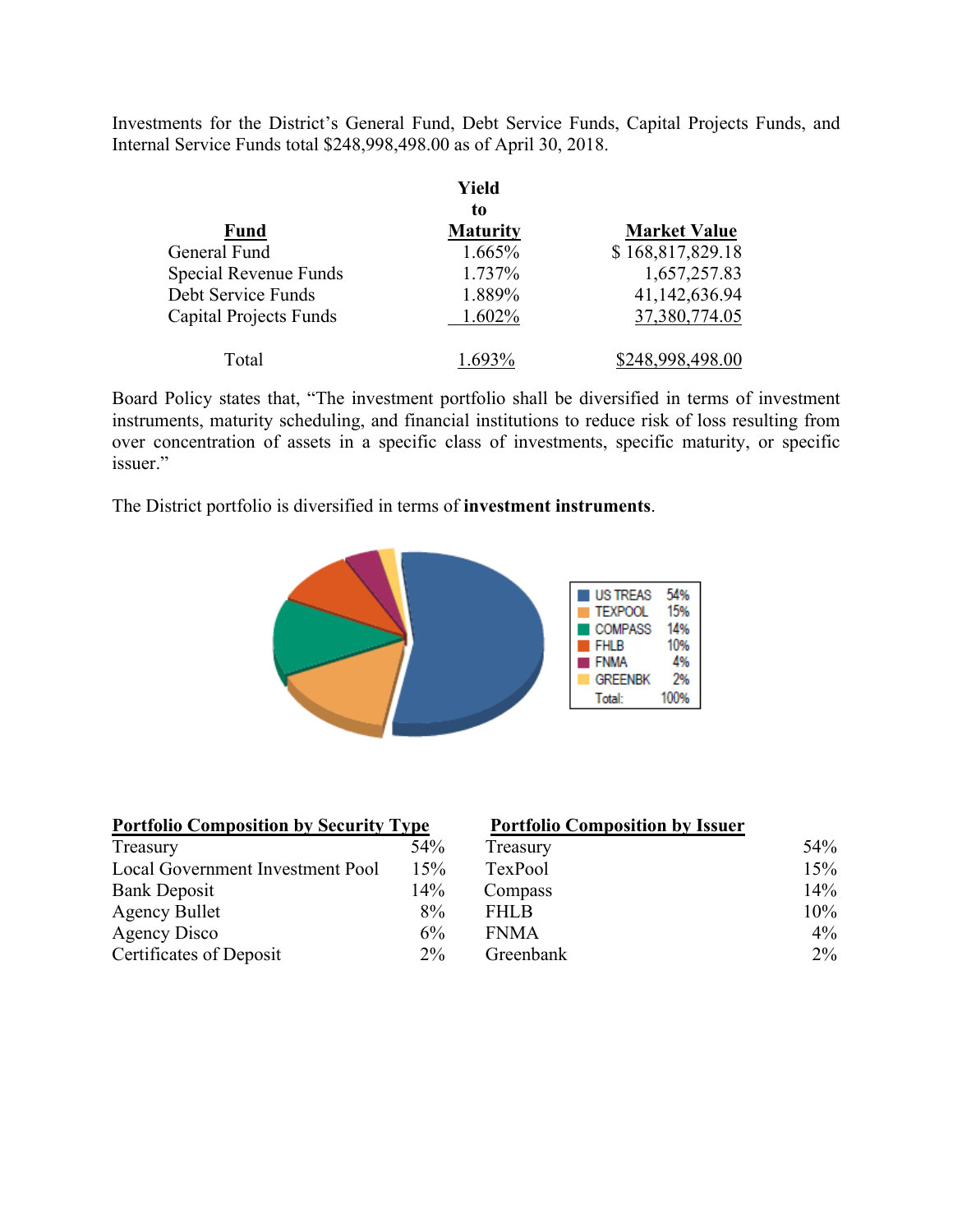

The District portfolio is diversified in terms of **maturity scheduling:** 

| Overnight       | 29% | \$73,053,542.00 |
|-----------------|-----|-----------------|
| $0 - 3$ Months  | 22% | \$54,916,385.00 |
| $3 - 6$ Months  | 26% | \$65,271,024.50 |
| $6 - 12$ Months | 22% | \$55,757,546.50 |

The District portfolio currently outperforms all **benchmark comparison**.



Note 1: CMT stands for Constant Maturity Treasury. This data is published in Federal Resene Statistical Release H.15 and represents an average of all actively traded Treasury securities having that time remaining until mat

Note 2: Benchmark data for TexPool is the monthly average yield.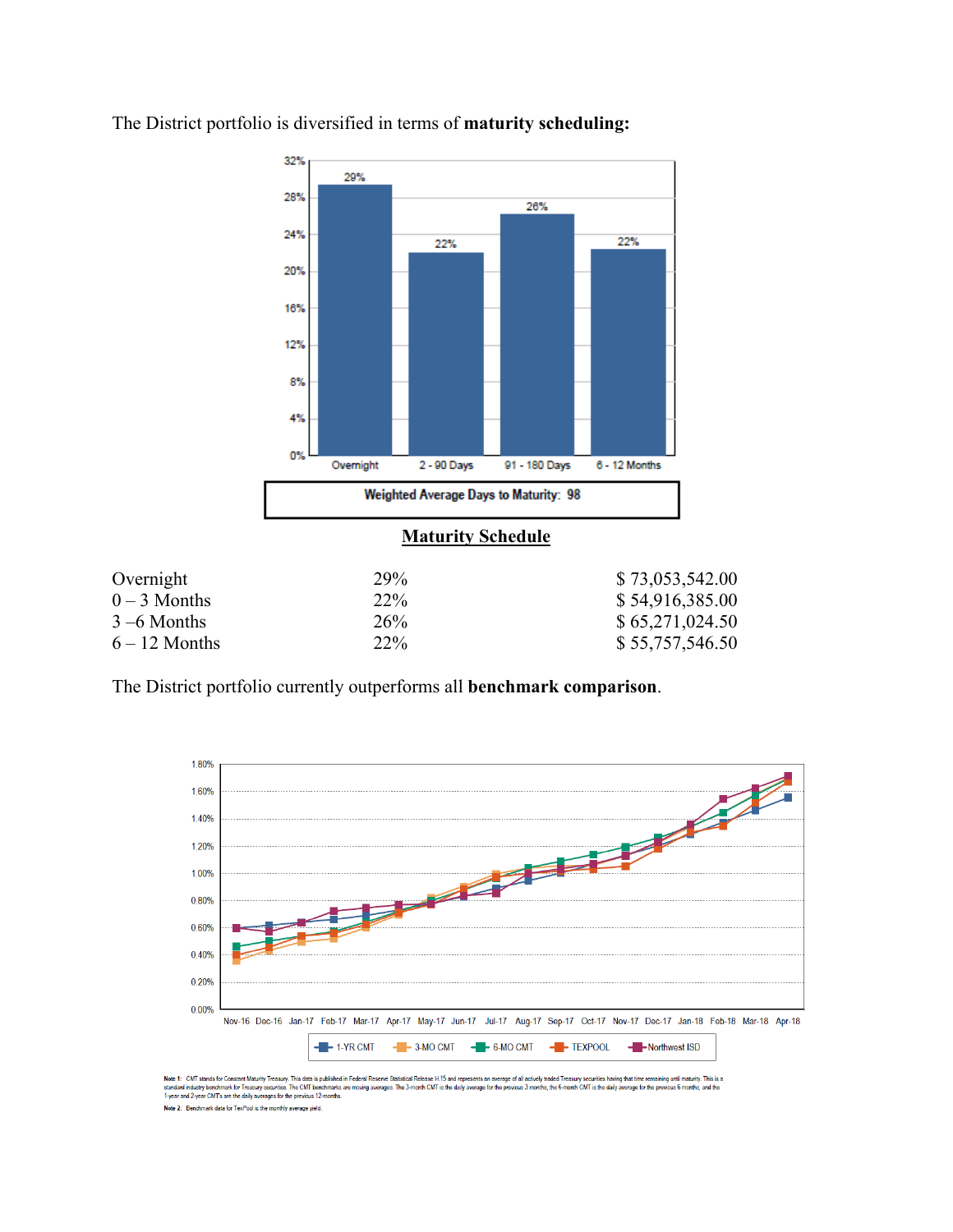

## **TexPool Monthly Newsletter: May 2018**

### **Economic and Market Commentary: Fed starting to fi ll up May 1, 2018**

The Federal Open Market Committee (FOMC) gained some ground in April from a membership perspective. The Fed has had only three of seven governors for some time now, counting new Chair Jerome Powell. But President Trump nominated Richard Clarida as vice chair and Michelle Bowman as the governor representing community banks. While it is unlikely the Senate will confirm floundering nominee Marvin Goodfriend, the expectation is that the other two will be approved, possibly in time for the June FOMC meeting. June is likely to produce the next rate hike; expectations for this week's policy-setting meeting are for no move.

Regarding the bird question, it seems Clarida, a scholar of monetary policy, leans hawkish, while less is known about Bowman. The profile of the Fed is probably not going to be that different in the end. With inflation slowly picking up, even the doves are getting somewhat hawkish. By the way, the transfer of John Williams from the San Francisco Fed to the New York Fed does not need Senate confirmation. Of course, the Fed must fill the vacancy created.

The large spread between the 3-month London interbank offered rate (Libor) and the Overnight Index Swap (OIS) continues to get a lot of press, but the story remains a benign one. The widening is not due to any bad credit of European banks, but with the excess Treasury supply and repatriation of overseas cash. The excess bill supply issued by the Treasury Department and the Fed's quantitative taper (now \$30 billon-a-month) has flooded the market with short-term Treasuries, pushing rates up. Nothing to worry about.